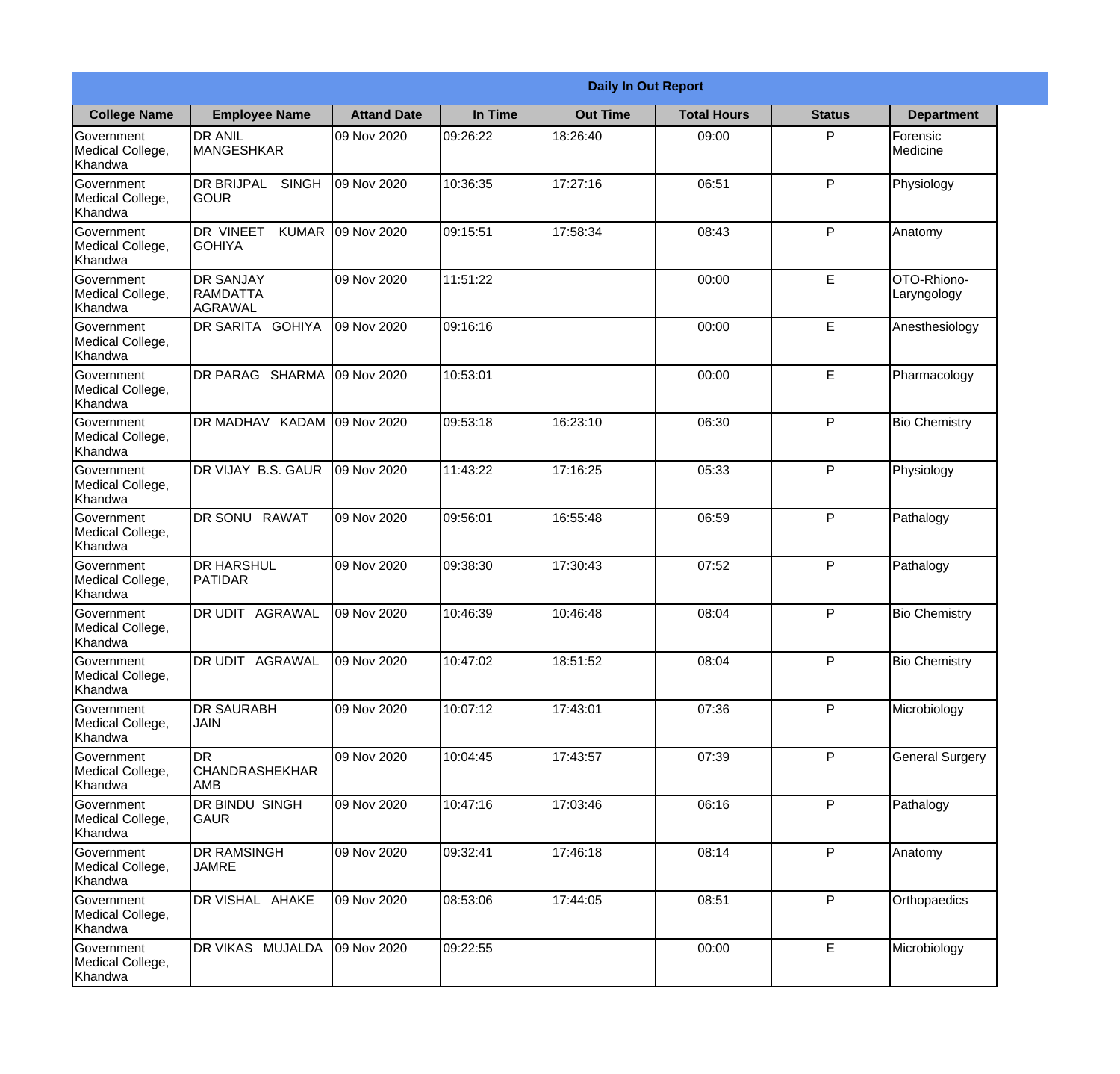| <b>Designation</b>                  | Category            |
|-------------------------------------|---------------------|
| <b>Assistant Professor</b>          | Para Clinical       |
| Demonstrator/Tutor                  | <b>Non Clinical</b> |
| Professor                           | <b>Non Clinical</b> |
| Professor                           | Clinical            |
| Professor                           | Clinical            |
| Professor                           | Para Clinical       |
| Assistant Professor   Non Clinical  |                     |
| Associate Professor Non Clinical    |                     |
| Demonstrator/Tutor   Para Clinical  |                     |
| <b>Assistant Professor</b>          | Para Clinical       |
| Associate Professor Non Clinical    |                     |
| Associate Professor Non Clinical    |                     |
| Associate Professor   Para Clinical |                     |
| Assistant Professor   Clinical      |                     |
| Associate Professor Para Clinical   |                     |
| Demonstrator/Tutor   Non Clinical   |                     |
| <b>Assistant Professor</b>          | <b>Clinical</b>     |
| Demonstrator/Tutor   Para Clinical  |                     |

## **Daily In Out Report**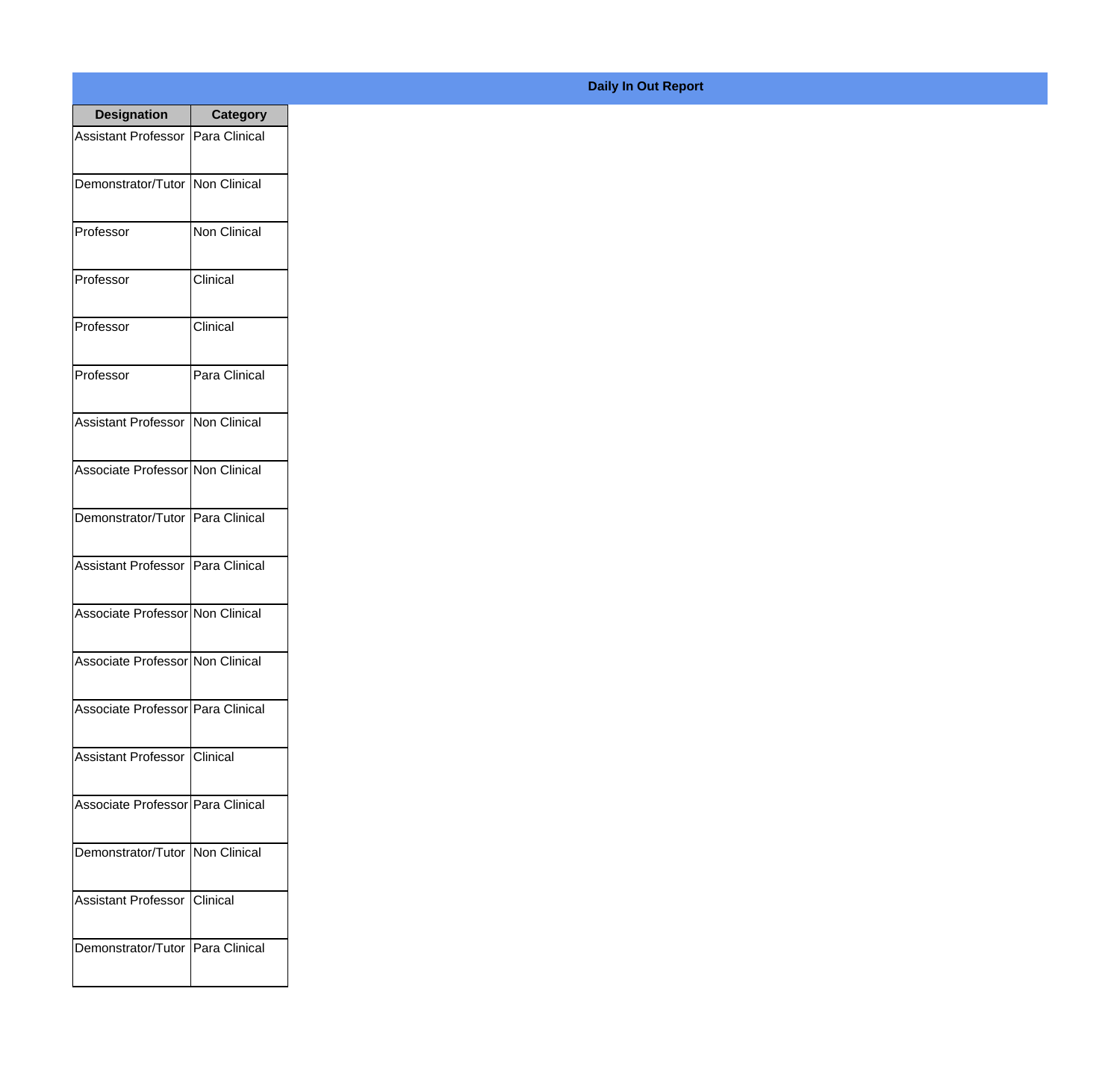|                                                  |                                                       |             |          |          | <b>Daily In Out Report</b> |              |                       |
|--------------------------------------------------|-------------------------------------------------------|-------------|----------|----------|----------------------------|--------------|-----------------------|
| <b>Government</b><br>Medical College,<br>Khandwa | DR NAZEEM ISHRAT<br><b>SIDDIQUI</b>                   | 09 Nov 2020 | 10:16:02 | 18:15:32 | 07:59                      | P            | Physiology            |
| Government<br>Medical College,<br>Khandwa        | DR RAJEEV VIJAY<br><b>JOSHI</b>                       | 09 Nov 2020 | 09:10:16 | 16:21:06 | 07:11                      | $\mathsf{P}$ | Anatomy               |
| <b>Government</b><br>Medical College,<br>Khandwa | DR DWARKA PRASAD 09 Nov 2020<br>lgothre               |             | 09:08:48 | 18:51:31 | 09:43                      | $\mathsf{P}$ | <b>Bio Chemistry</b>  |
| <b>Government</b><br>Medical College,<br>Khandwa | <b>DR SOUMITRA</b><br><b>SETHIA</b>                   | 09 Nov 2020 | 09:38:21 | 18:14:33 | 08:36                      | $\mathsf{P}$ | Community<br>Medicine |
| Government<br>Medical College,<br>Khandwa        | DR LEENA PARIHAR                                      | 09 Nov 2020 | 10:01:24 | 17:19:28 | 07:18                      | $\mathsf{P}$ | Community<br>Medicine |
| Government<br>Medical College,<br>Khandwa        | <b>MR PIYUSH KUMAR</b><br><b>MISHRA</b>               | 09 Nov 2020 | 10:05:07 | 17:46:37 | 07:41                      | $\mathsf{P}$ | Community<br>Medicine |
| <b>Government</b><br>Medical College,<br>Khandwa | DR SACHIN PARMAR 09 Nov 2020                          |             | 10:46:10 | 17:29:37 | 06:43                      | $\mathsf{P}$ | Community<br>Medicine |
| <b>Government</b><br>Medical College,<br>Khandwa | DR SAGAR MEENA                                        | 09 Nov 2020 | 11:11:14 | 17:06:44 | 05:55                      | $\mathsf{P}$ | Forensic<br>Medicine  |
| Government<br>Medical College,<br>Khandwa        | DR PRAMILA VERMA                                      | 09 Nov 2020 | 12:20:30 |          | 00:00                      | E            | Paediatrics           |
| <b>Government</b><br>Medical College,<br>Khandwa | <b>DR MANOJ BALKE</b>                                 | 09 Nov 2020 | 09:18:43 | 15:54:27 | 06:36                      | $\mathsf{P}$ | Ophthalmology         |
| <b>Government</b><br>Medical College,<br>Khandwa | <b>DR RAKESH KUMAR</b><br><b>SHIVHARE</b>             | 09 Nov 2020 | 08:12:34 |          | 00:00                      | E            | Microbiology          |
| Government<br>Medical College,<br>Khandwa        | <b>DR GARIMA</b><br><b>AGRAWAL</b><br><b>VARSHNEY</b> | 09 Nov 2020 | 10:04:35 |          | 00:00                      | E            | Paediatrics           |
| Government<br>Medical College,<br>Khandwa        | <b>DR SIDDHARTH</b><br><b>BANODE</b>                  | 09 Nov 2020 | 09:21:04 | 17:32:55 | 08:11                      | P            | Pharmacology          |
| <b>Government</b><br>Medical College,<br>Khandwa | DR CHANDNI<br>KAROLE                                  | 09 Nov 2020 | 09:55:31 |          | 00:00                      | E            | Ophthalmology         |
| Government<br>Medical College,<br>Khandwa        | <b>DR PRIYA KAPOOR</b><br>KAPOOR                      | 09 Nov 2020 | 09:59:13 | 17:00:55 | 07:01                      | P            | Pathalogy             |
| Government<br>Medical College,<br>Khandwa        | DR SAPNA<br><b>MAHESHRAM</b>                          | 09 Nov 2020 | 10:08:27 | 18:33:08 | 08:25                      | $\mathsf{P}$ | Community<br>Medicine |
| Government<br>Medical College,<br>Khandwa        | DR RAJENDRA<br><b>SINGH MANDLOI</b>                   | 09 Nov 2020 | 09:39:04 | 17:19:52 | 07:40                      | P            | <b>Bio Chemistry</b>  |
| Government<br>Medical College,<br>Khandwa        | DR SEEMA<br><b>SUDHAKARRAO</b><br>SUTAY               | 09 Nov 2020 | 10:35:51 |          | 00:00                      | E            | Forensic<br>Medicine  |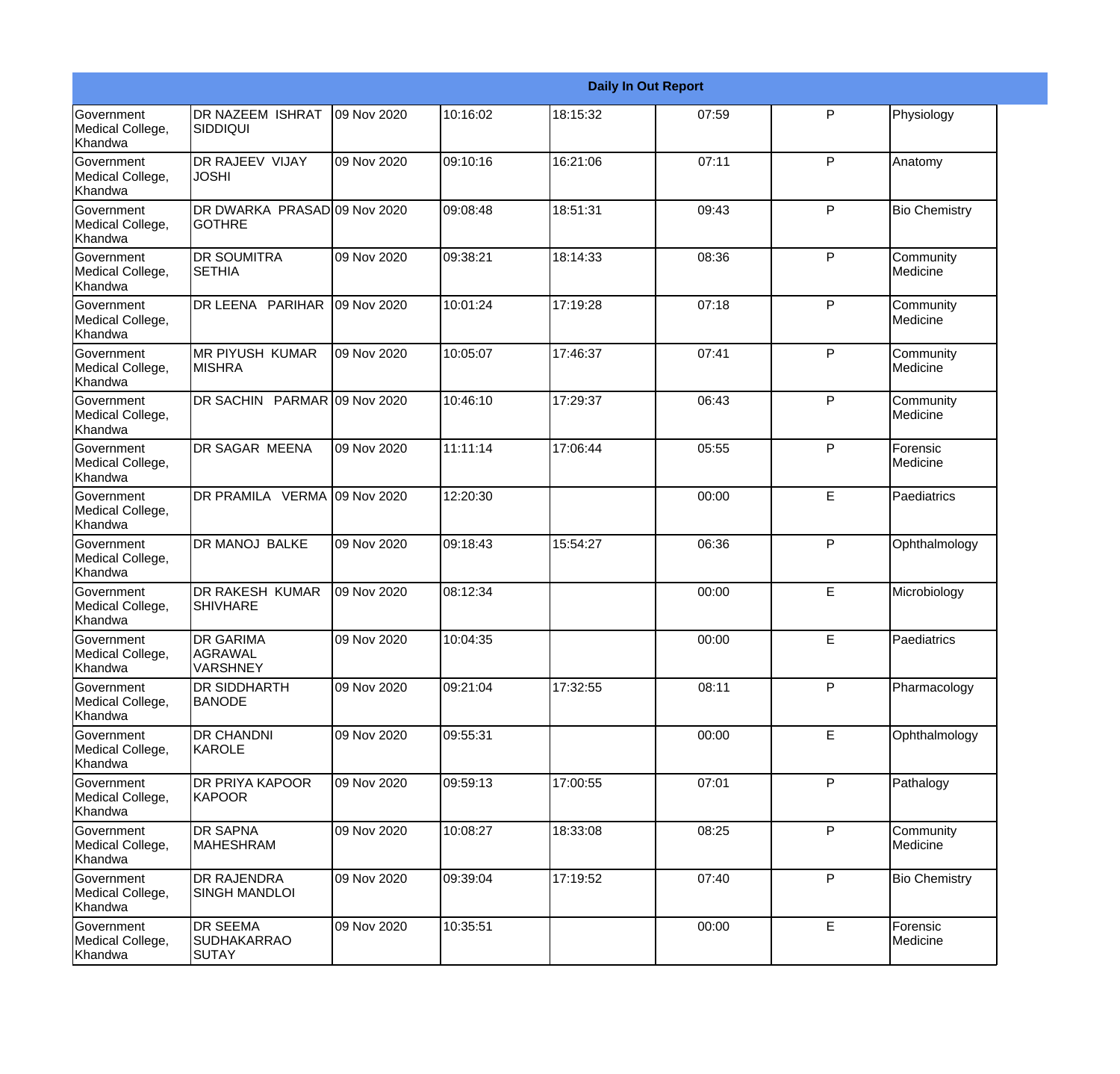| Professor                           | Non Clinical  |
|-------------------------------------|---------------|
| Assistant Professor Non Clinical    |               |
|                                     |               |
| Demonstrator/Tutor Non Clinical     |               |
| Assistant Professor Para Clinical   |               |
| Assistant Professor Para Clinical   |               |
| Statistician                        | Para Clinical |
| Assistant Professor   Para Clinical |               |
| Demonstrator/Tutor Para Clinical    |               |
| Professor                           | Clinical      |
| Assistant Professor Clinical        |               |
| Demonstrator/Tutor Para Clinical    |               |
| Associate Professor Clinical        |               |
| Associate Professor Para Clinical   |               |
| Assistant Professor Clinical        |               |
| Demonstrator/Tutor Para Clinical    |               |
| Associate Professor Para Clinical   |               |
|                                     |               |
| Demonstrator/Tutor   Non Clinical   |               |
| Professor                           | Para Clinical |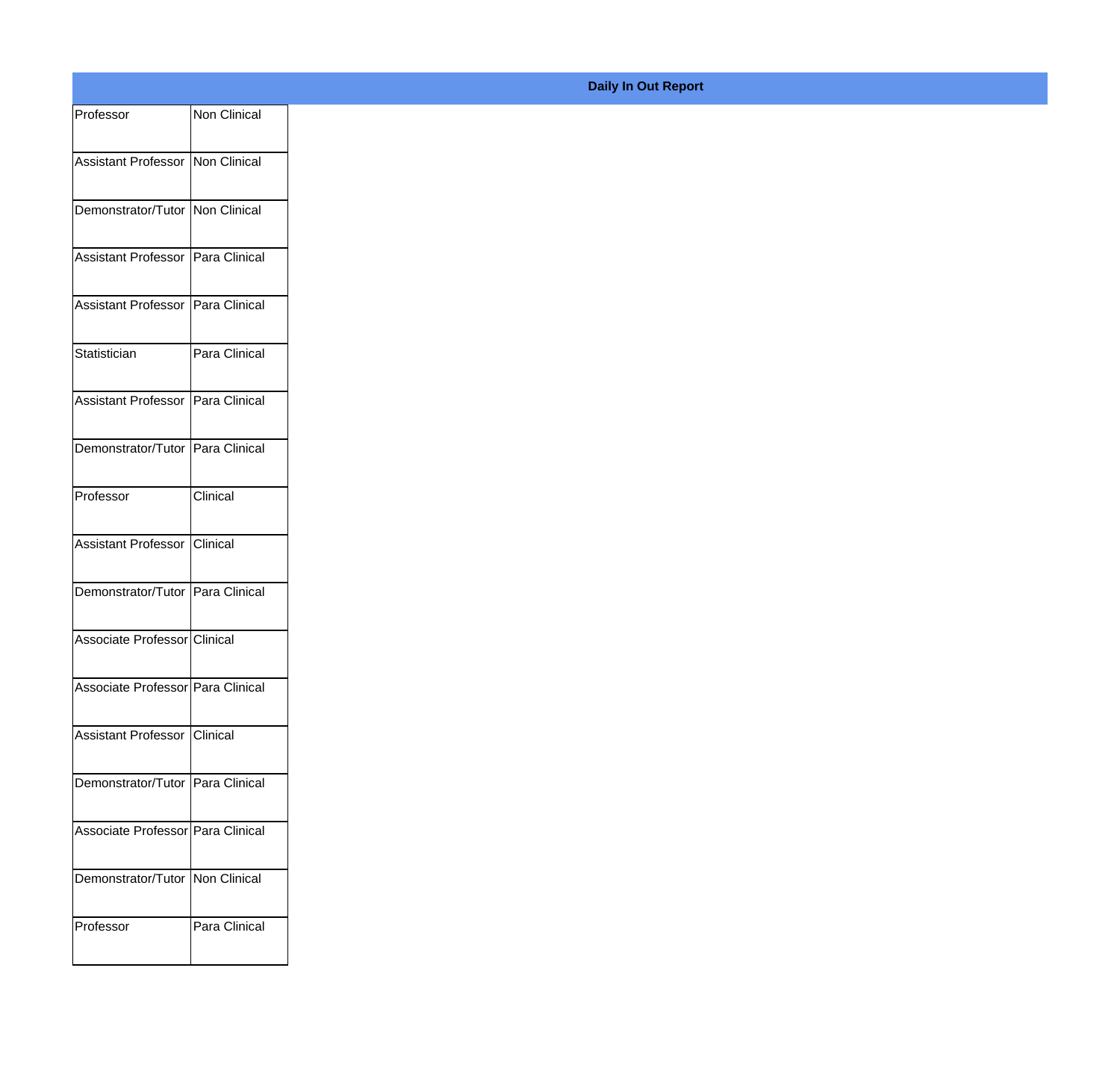|                                                  |                                                |             |          |          | <b>Daily In Out Report</b> |              |                             |
|--------------------------------------------------|------------------------------------------------|-------------|----------|----------|----------------------------|--------------|-----------------------------|
| <b>Government</b><br>Medical College,<br>Khandwa | <b>DR AJAY</b><br>NARWARIYA                    | 09 Nov 2020 | 10:57:11 | 17:00:19 | 06:03                      | P            | Microbiology                |
| Government<br>Medical College,<br>Khandwa        | <b>DR NISHA</b><br><b>KAITHWAS</b>             | 09 Nov 2020 | 10:35:26 | 13:31:40 | 02:56                      | $\mathsf{P}$ | Psychiatry                  |
| Government<br>Medical College,<br>Khandwa        | <b>DR ANANT</b><br><b>TUKARAM PAWAR</b>        | 09 Nov 2020 | 13:48:21 | 18:32:30 | 04:44                      | $\mathsf{P}$ | Community<br>Medicine       |
| Government<br>Medical College,<br>Khandwa        | DR SHAIKH M.KHALIQ 09 Nov 2020                 |             | 10:52:34 |          | 00:00                      | E            | <b>Bio Chemistry</b>        |
| <b>Government</b><br>Medical College,<br>Khandwa | <b>DR RAJU</b>                                 | 09 Nov 2020 | 09:32:27 | 18:24:42 | 08:52                      | P            | Forensic<br>Medicine        |
| Government<br>Medical College,<br>Khandwa        | <b>DR MAHENDRA</b><br>IPANWAR                  | 09 Nov 2020 | 09:26:14 |          | 00:00                      | E            | Orthopaedics                |
| Government<br>Medical College,<br>Khandwa        | DR AJAY GANGJI                                 | 09 Nov 2020 | 11:30:13 |          | 00:00                      | E            | <b>General Surgery</b>      |
| Government<br>Medical College,<br>Khandwa        | <b>DR SITARAM</b><br>SOLANKI                   | 09 Nov 2020 | 09:20:53 | 17:26:59 | 08:06                      | $\mathsf{P}$ | Forensic<br>Medicine        |
| <b>Government</b><br>Medical College,<br>Khandwa | DR RANJEET<br><b>BADOLE</b>                    | 09 Nov 2020 | 09:54:58 |          | 00:00                      | E            | <b>General Medicine</b>     |
| <b>Government</b><br>Medical College,<br>Khandwa | <b>DR ARUN KUMAR</b><br><b>PARGI</b>           | 09 Nov 2020 | 10:00:10 | 12:04:06 | 02:04                      | $\mathsf{P}$ | <b>General Surgery</b>      |
| <b>Government</b><br>Medical College,<br>Khandwa | <b>DR ASHOK</b><br>IBHAUSAHEB NAJAN            | 09 Nov 2020 | 10:19:25 | 17:43:47 | 07:24                      | P            | Forensic<br>Medicine        |
| Government<br>Medical College,<br>Khandwa        | DR NITESHKUMAR<br>KISHORILAL<br><b>RATHORE</b> | 09 Nov 2020 | 09:53:10 |          | 00:00                      | E            | Pharmacology                |
| Government<br>Medical College,<br>Khandwa        | DR PRIYESH<br><b>MARSKOLE</b>                  | 09 Nov 2020 | 09:50:54 | 17:19:40 | 07:29                      | P            | Community<br>Medicine       |
| Government<br>Medical College,<br>Khandwa        | DR SANGEETA<br><b>CHINCHOLE</b>                | 09 Nov 2020 | 10:47:26 |          | 00:00                      | E            | Physiology                  |
| Government<br>Medical College,<br>Khandwa        | DR NEERAJ KUMAR                                | 09 Nov 2020 | 09:11:29 | 18:07:34 | 08:56                      | $\mathsf{P}$ | Dentisry                    |
| Government<br>Medical College,<br>Khandwa        | DR SUNIL BAJOLIYA                              | 09 Nov 2020 | 09:58:52 | 17:21:47 | 07:23                      | P            | OTO-Rhiono-<br>Laryngology  |
| Government<br>Medical College,<br>Khandwa        | DR NISHA MANDLOI<br><b>PANWAR</b>              | 09 Nov 2020 | 09:34:54 |          | 00:00                      | E            | Obstetrics &<br>Gynaecology |
| Government<br>Medical College,<br>Khandwa        | DR NANDINI DIXIT                               | 09 Nov 2020 | 10:00:37 | 13:19:45 | 03:19                      | P            | Paediatrics                 |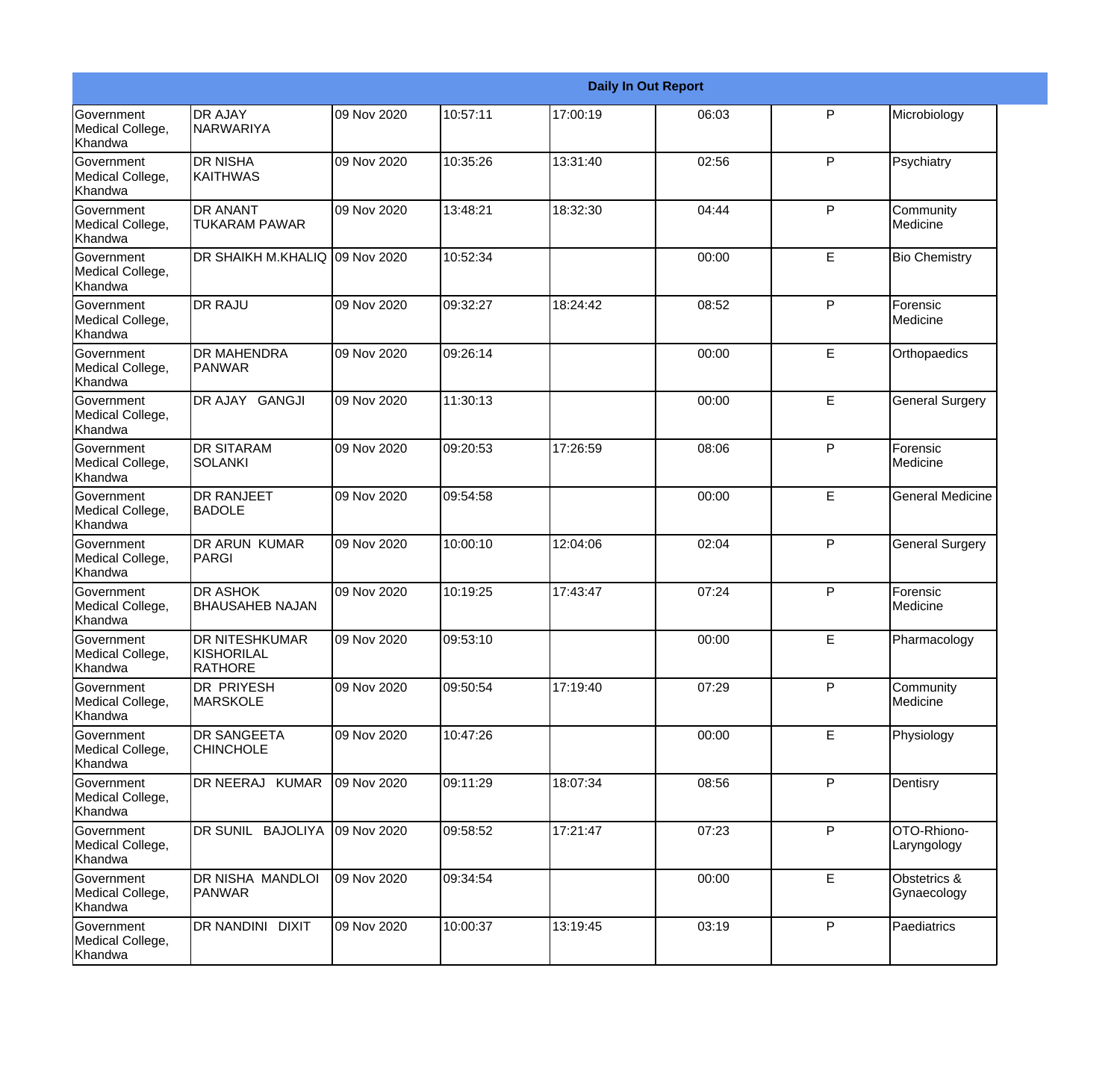| Demonstrator/Tutor Para Clinical   |               |
|------------------------------------|---------------|
| Assistant Professor Clinical       |               |
|                                    |               |
| Professor                          | Para Clinical |
| Professor                          | Non Clinical  |
| Demonstrator/Tutor Para Clinical   |               |
| Assistant Professor Clinical       |               |
| Professor                          | Clinical      |
| Demonstrator/Tutor Para Clinical   |               |
| Assistant Professor Clinical       |               |
| Assistant Professor Clinical       |               |
| Associate Professor Para Clinical  |               |
| Demonstrator/Tutor   Para Clinical |               |
| Associate Professor Para Clinical  |               |
| Demonstrator/Tutor Non Clinical    |               |
| Assistant Professor Clinical       |               |
| Assistant Professor Clinical       |               |
| Associate Professor Clinical       |               |
|                                    |               |
| Assistant Professor Clinical       |               |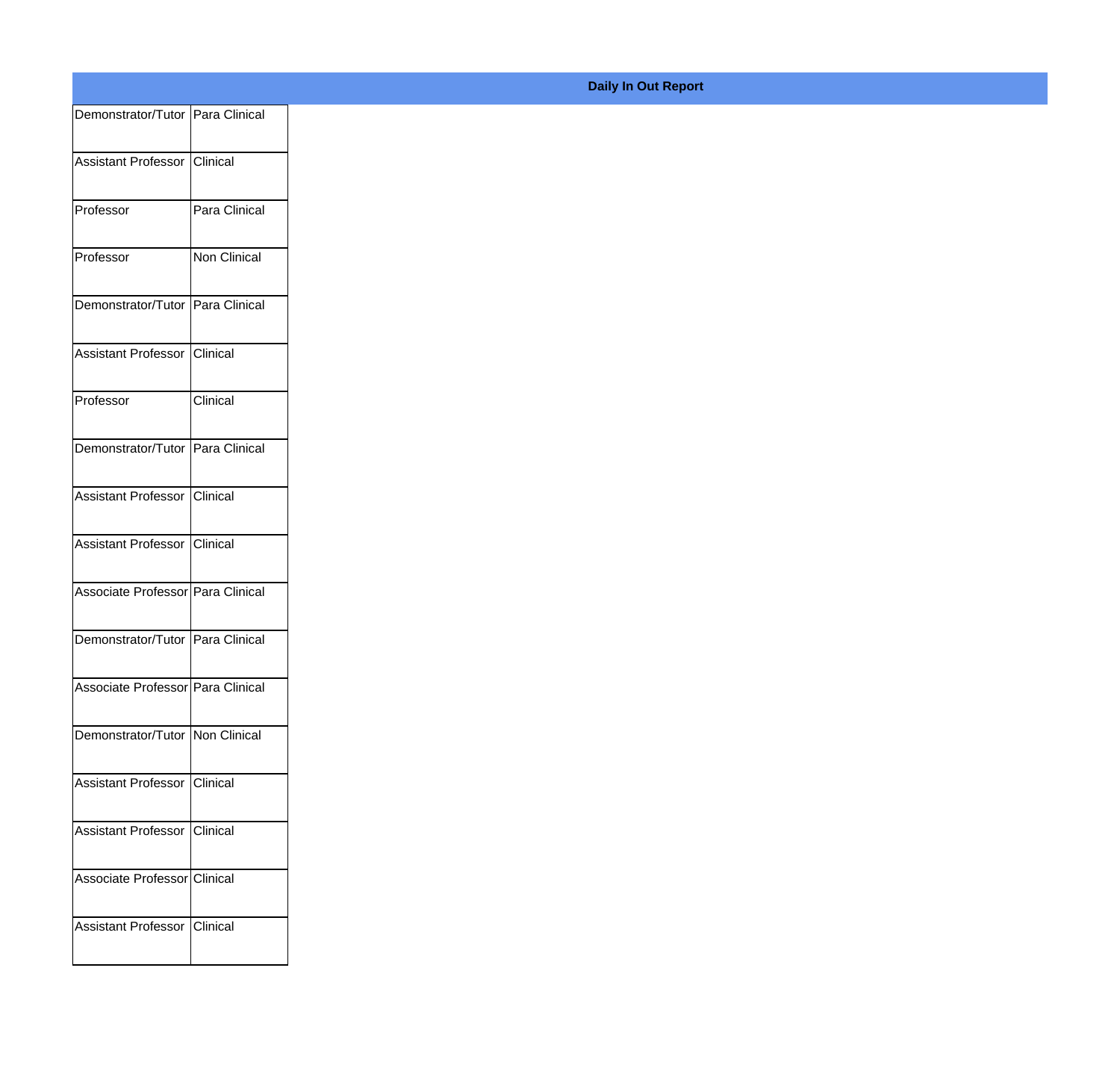|                                                  | <b>Daily In Out Report</b>                        |             |          |           |       |   |                         |
|--------------------------------------------------|---------------------------------------------------|-------------|----------|-----------|-------|---|-------------------------|
| Government<br>Medical College,<br>Khandwa        | <b>DR SATISH</b><br><b>CHANDEL</b>                | 09 Nov 2020 | 09:45:58 | 109:46:13 | 00:01 | P | Pharmacology            |
| Government<br>Medical College,<br>Khandwa        | <b>DR SATISH</b><br><b>CHANDEL</b>                | 09 Nov 2020 | 16:33:29 |           | 00:01 | P | Pharmacology            |
| Government<br>Medical College,<br>Khandwa        | <b>DR MUKTESHWARI</b><br><b>GUPTA</b>             | 09 Nov 2020 | 11:42:39 | 18:07:06  | 06:25 | P | Pharmacology            |
| Government<br>Medical College,<br>Khandwa        | <b>DR PURTI AGARWAL</b><br><b>SAINI</b>           | 09 Nov 2020 | 11:12:19 | 17:19:15  | 06:07 | P | Pathalogy               |
| Government<br>Medical College,<br>Khandwa        | DR YASHPAL RAY                                    | 09 Nov 2020 | 10:48:42 |           | 00:00 | E | Anatomy                 |
| <b>Government</b><br>Medical College,<br>Khandwa | <b>DR DEEPIKA</b><br>PANWAR                       | 09 Nov 2020 | 11:22:10 | 17:16:35  | 05:54 | P | <b>Bio Chemistry</b>    |
| Government<br>Medical College,<br>Khandwa        | <b>DR VISHAL</b><br><b>KUMAR</b><br><b>THAKRE</b> | 09 Nov 2020 | 09:57:55 | 17:45:24  | 07:48 | P | Physiology              |
| Government<br>Medical College,<br>Khandwa        | <b>MOHIT GARG</b>                                 | 09 Nov 2020 | 11:08:26 | 17:21:19  | 06:13 | P | <b>General Medicine</b> |
| Government<br>Medical College,<br>Khandwa        | <b>RENU</b><br><b>WAGHMARE</b>                    | 09 Nov 2020 | 11:31:33 |           | 00:00 | E | Community<br>Medicine   |